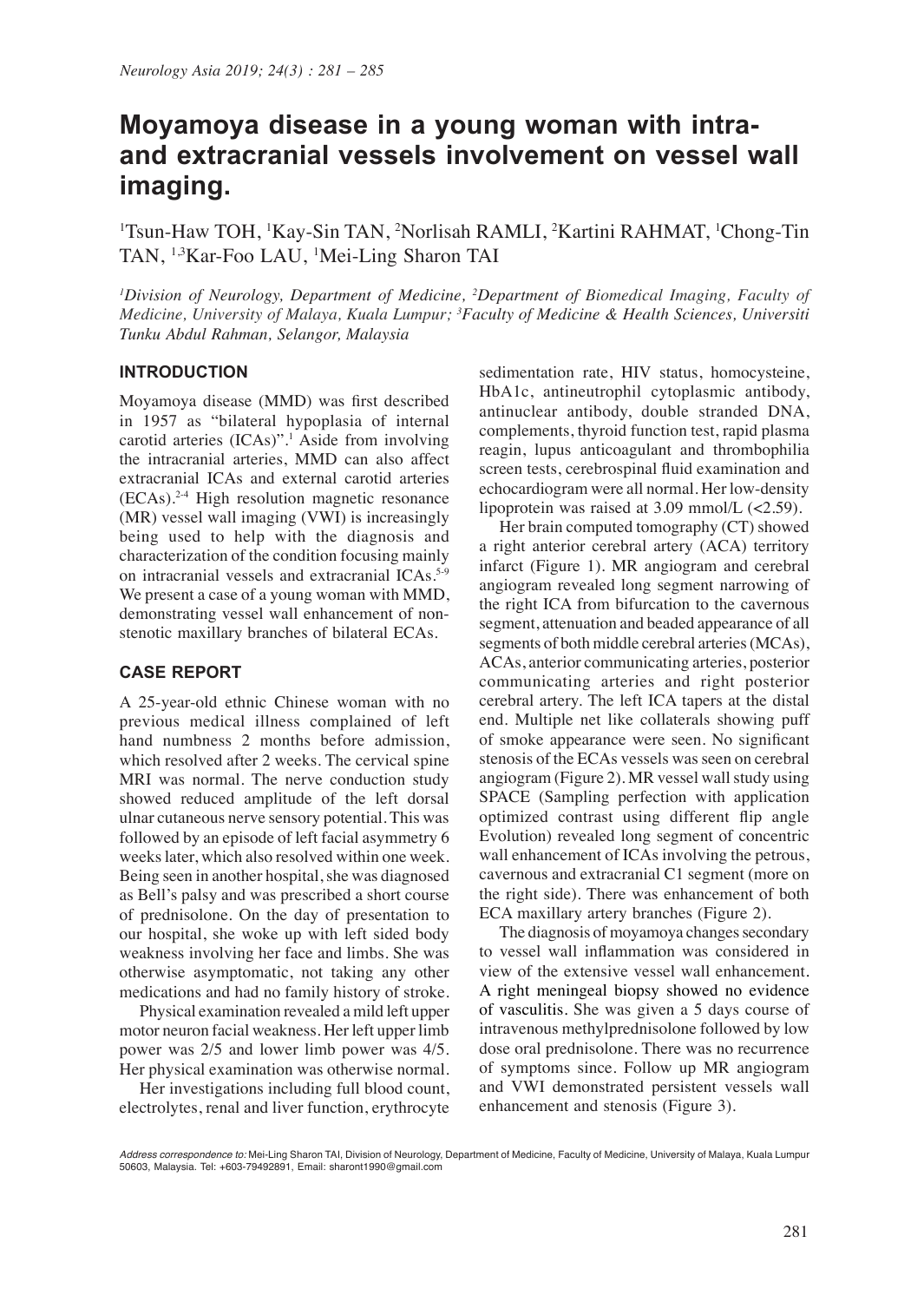

Fig 1. a:CT brain showing right ACA infarct. b-d: Vessel wall imaging using SPACE post gadolinium demonstrate concentric long segment right ICA vessel wall enhancement from C1 segment to distal ICA. For left ICA, vessel wall enhancement and narrowing only starts at foramen lacerum (arrowhead)



Fig 2. a-b: MRA Carotids and Circle of Willis (COW) demonstrating long segment right ICA stenosis and bilateral supraclinoid ICA stenosis with attenuation of both Carotid arteries and MCA. c-d: MRA carotids and COW 3 months after initial presentations and treatment demonstrating unchanged stenosis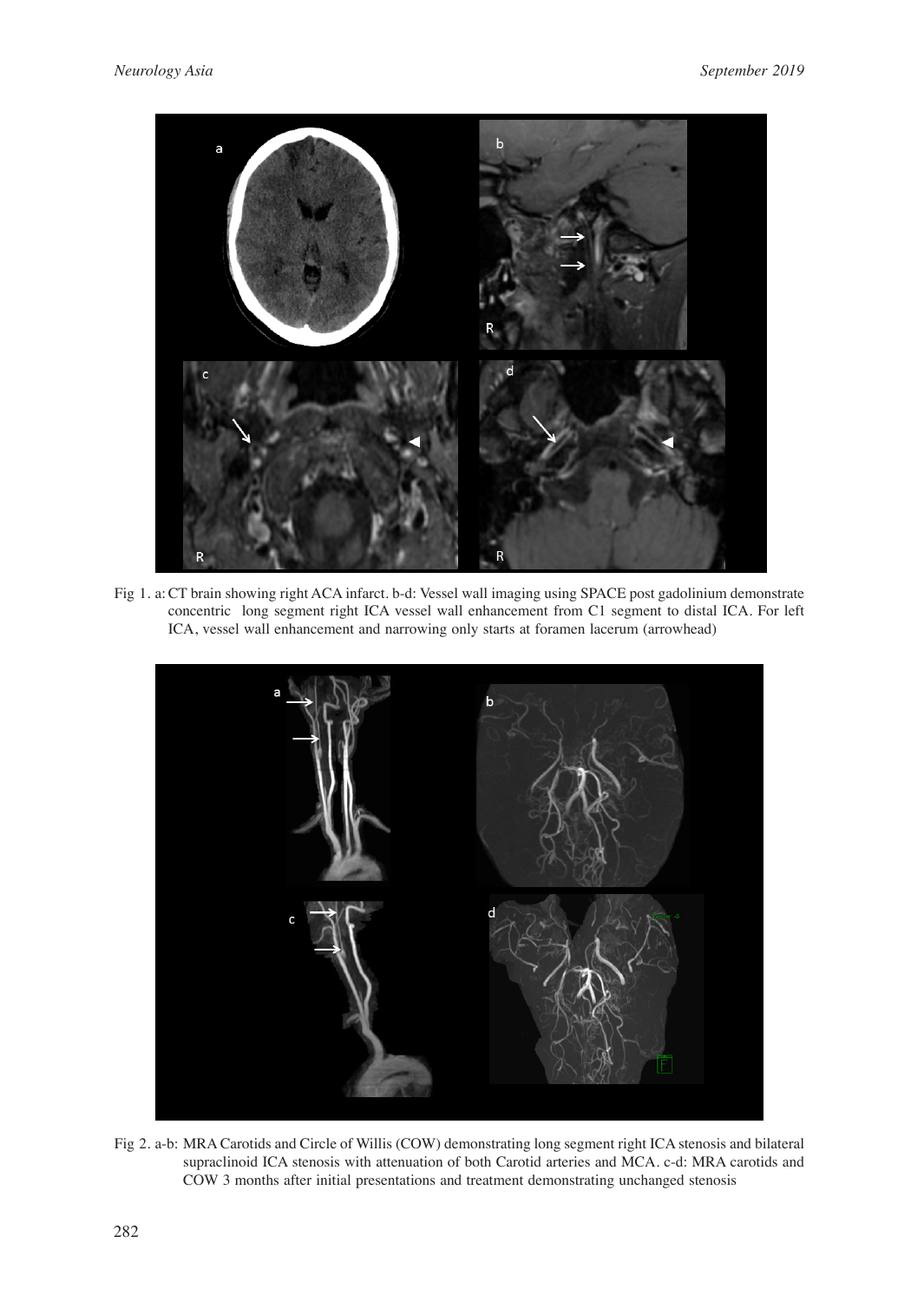

Fig 3. a: Left External carotid artery angiography demonstrating normal Maxillary artery branches (arrow) b: Vessel wall imaging using SPACE post gadolinium demonstrate concentric short segment left Maxillary arterial wall enhancement (white arrow)

# **DISCUSSION**

MMD is classically characterized by progressive intracranial stenosis, especially bilateral distal internal carotid arteries (ICA), the proximal portion of the MCAs and ACAs.<sup>2</sup> The staging system for MMD first proposed by Suzuki and Takaku<sup>10</sup> back in 1969 is still being used today (Table 1); commencing at the terminal portion of the ICA.11 We believe that our patient has MMD based on the characteristic imaging features, and no other systemic pathology found. Our patient however, also has some atypical features, with extensive stenosis of extracranial ICAs and contrast enhancement of non-stenosed ECA branches on VWI.

The understanding on the changes in the external carotid system has improved with histopathological access to superficial temporal artery (STA) and middle meningeal artery (MMA) during bypass surgery. Yang *et al*. 4 reported histopathological abnormalities in the STAs and MMAs of all his moyamoya cohort. In

angiographic studies, Hoshimaru *et al.*<sup>3</sup> found that 20% of his moyamoya patients showed stenoses in the branches of the external carotid artery, while Komiyama *et al*. 12 found none in his 39 patients. Despite both being angiographic studies in Japanese moyamoya population, the discrepancy could be due to the angiography being performed at different stages of the disease or ECA stenosis happening infrequently in limited short segments that was missed. Extracranial ICA involvement in moyamoya are seen mostly in advanced disease. Using carotid ultrasound, Yasaka *et al*. 13 and Yasuda *et al.*14 reported a reduction of the diameter at the proximal portion of the ICA, described as a champagne bottle neck sign appearance in 74% and 55.6% of their patients respectively, with all champagne bottle neck sign–positive arteries being exclusively present in those with Suzuki stage  $\geq$  III.<sup>14</sup>

In high resolution MR VWI, MMD typically shows concentric wall thickening with homogenous signal.5,15 Contrast enhancement of

#### **Table 1: The Suzuki stages of Moyamoya disease**

- Stage 1: Narrowing of the carotid bifurcation;
- Stage 2: Appearance of moyamoya vessels; dilatation of anterior and middle cerebral arteries;
- Stage 3: Intensification of moyamoya vessels; partial disappearance of anterior and middle cerebral arteries;
- Stage 4: Minimization of moyamoya vessels; advanced steno-occlusive changes of the ICA,
- Stage 5: Reduction of moyamoya vessels; absence of anterior and middle cerebral arteries;
- Stage 6: Disappearance of moyamoya vessels; only the collateral circulation from external carotid artery.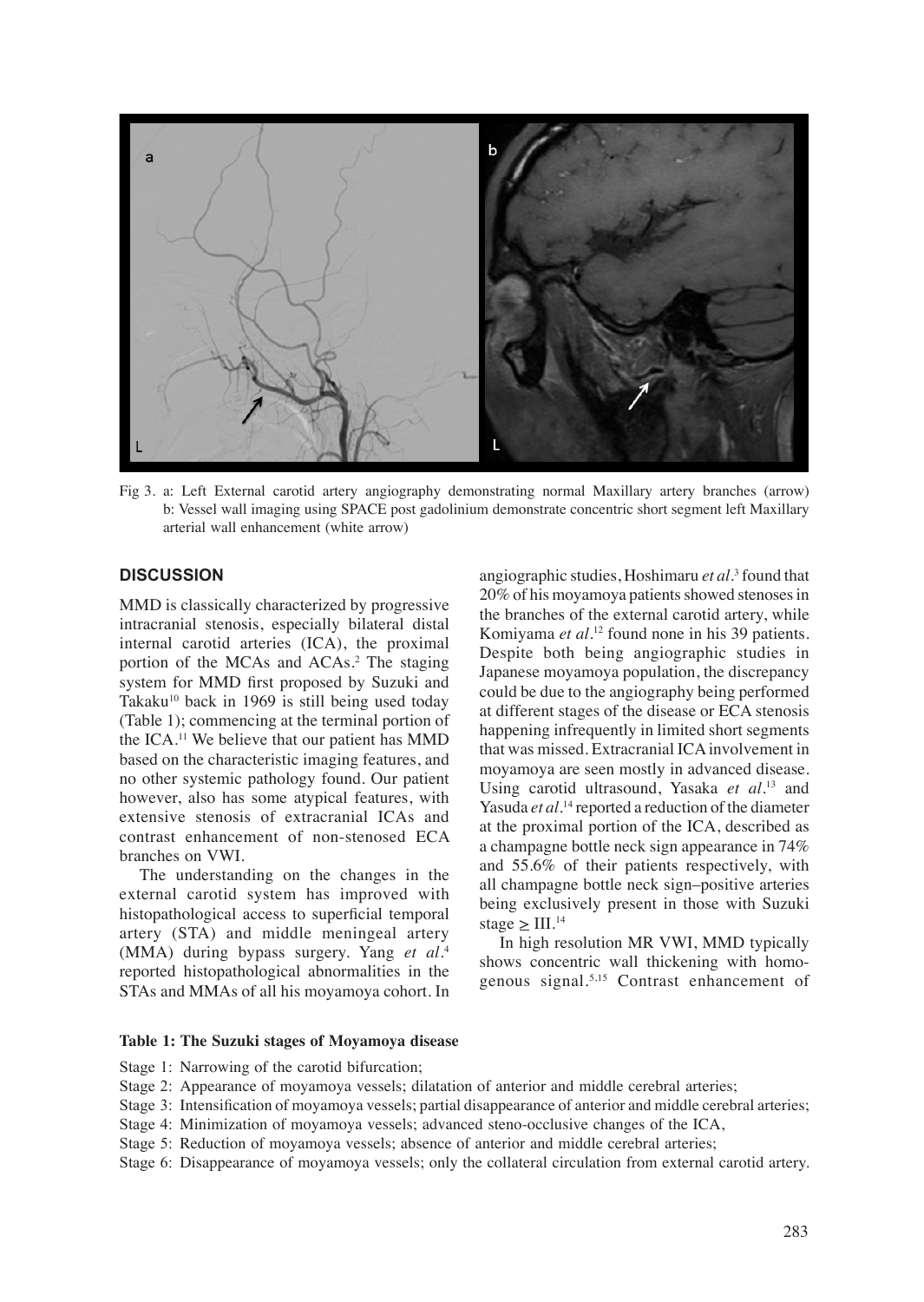intracranial vessels is controversial, with some studies reporting no enhancement and others showing up to 90.6% of vessels demonstrating varying degrees of enhancement.<sup>5.9</sup> This vast discrepancy on contrast enhancement may be due to the differing ethnic populations with heterogeneity of genetic background, the possibility of transient inflammatory changes, the presence of pseudoenhancements or slow flow artifacts and inclusion of patients with steno-occlusive disease other than MMD.<sup>6,7</sup> The VWI of our patient demonstrated enhancement of bilateral ICAs, and both maxillary arteries in the setting of a normal ECA angiogram. As far as we know, there have been no previous reports on ECA enhancement in moyamoya patients on VWI. Previous studies have shown that vessel wall enhancement is closely related to progression of intracranial stenosis and may be seen in non-stenosed asymptomatic vessels.<sup>6,8</sup> The ECA vessel wall enhancement here is potentially a marker for further stenosis changes as the disease advances. The discrepancy between the normal ECA angiogram and abnormal vessel wall enhancement also highlights the inherent limitation of luminal studies with conventional angiogram and emphasizes the advantage of MR VWI that allow depiction of vessel wall.<sup>16</sup> Histopathologic correlation for MRI vessel wall enhancement is still scant but it has been said to correspond to vessel wall inflammation and/or increased *vasa vasorum density.17* We postulate that histological changes of tunica intima thickening and fragmentation of elastica interna may have led to endothelial contrast leakage, causing enhancement on VWI.

An important differential diagnosis to consider in a young lady with cerebral infarcts and vessel stenosis is vasculitis. The biopsy of our patient however, did not show vasculitis changes. The patient also had no positive seromarkers to indicate a known vasculitis syndrome. We noticed similarities between our case and a recent case report on a woman with Takayasu arteritis, including the involvement of ECA and extracranial ICA on imaging.18 This indicate that there may be overlapping clinical features between moyamoya and Takayasu arteritis. Only one case of a patient with Takayasu arteritis and MMD have been reported previously.19

In conclusion, we present a case illustrating the varying involvement of intra- and extracranial vessels in a patient with MMD highlighting the advantage of higher spatial resolution provided by MR VWI that allow depiction of vessel wall compared to conventional luminal studies.

*Keywords:* moyamoya, external carotid artery, magnetic resonance vessel wall imaging

## **DISCLOSURE**

Conflict of interest: None

#### **REFERENCES**

- 1. Takeuchi K, Shimizu K. Hypogenesis of bilateral internal carotid artery. *Shinkei* 1957;9:37-43.
- 2. Burke GM, Burke AM, Sherma AK, Hurley MC, Batjer HH, Bendok BR. Moyamoya disease: a summary. *Neurosurg Focus* 2009;26(4):E11.
- 3. Hoshimaru M, Kikuchi H. Involvement of the external carotid arteries in moyamoya disease: neuroradiological evaluation of 66 patients. *Neurosurgery* 1992;31(3):398-400.
- 4. Yang SH, Li B, Wang CC, Zhao JZ. Angiographic study of Moyamoya disease and histological study in the external carotid artery system. *Clin Neurol Neurosurg* 1997;99(2):S61–S3.
- 5. Kim YJ, Lee DH, Kwon JY, *et al*. High resolution MRI difference between moyamoya disease and intracranial atherosclerosis. *Eur J Neurol* 2013;20(9):1311-8.
- 6. Ryoo S, Cha J, Kim SJ, *et al*. High-resolution magnetic resonance wall imaging findings of Moyamoya disease. *Stroke* 2014;45(8):2457-60.
- 7. Mossa-Basha M, de Havenon A, Becker KJ, *et al*. Added value of vessel wall magnetic resonance imaging in the differentiation of moyamoya vasculopathies in a non-Asian cohort. *Stroke*  2016;47(7):1782-8.
- 8. Muraoka S, Araki Y, Taoka T, *et al*. Prediction of intracranial arterial stenosis progression in patients with moyamoya vasculopathy: Contrast-enhanced high-resolution magnetic resonance vessel wall imaging. *World Neurosurg* 2018;116:e1114-e21.
- 9. Chen X, Wang J, Liu Y, *et al*. Proximal internal carotid artery stenosis associates with diffuse wall thickening in petrous arterial segment of moyamoya disease patients: a three-dimensional magnetic resonance vessel wall imaging study. *Neuroradiology* 2019;61(1):29-36.
- 10. Suzuki J, Takaku A. Cerebrovascular "moyamoya" disease. Disease showing abnormal net-like vessels in base of brain. *Arch Neurol* 1969;20(3):288-99.
- 11. Komiyama M. Moyamoya disease is a progressive occlusive arteriopathy of the primitive internal carotid artery. *Interv Neuroradiol* 2003;9:39-45.
- 12. Komiyama M, Nishikawa M, Yasui T, Kitano S, Sakamoto H, Fu Y. Steno-occlusive changes in the external carotid system in moyamoya disease. *Acta Neurochir* 2000;142(4):421-4.
- 13. Yasaka M, Ogata T, Yasumori K, Inoue T, Okada Y. Bottle Neck Sign of the Proximal Portion of the Internal Carotid Artery in Moyamoya Disease. *J Ultrasound Med* 2006;25:1547-52.
- 14. Yasuda C, Arakawa S, Shimogawa T, *et al*. Clinical significance of the champagne bottle neck sign in the extracranial carotid arteries of patients with moyamoya disease. *AJNR Am J Neuroradiol* 2016;37(10):1898-902.